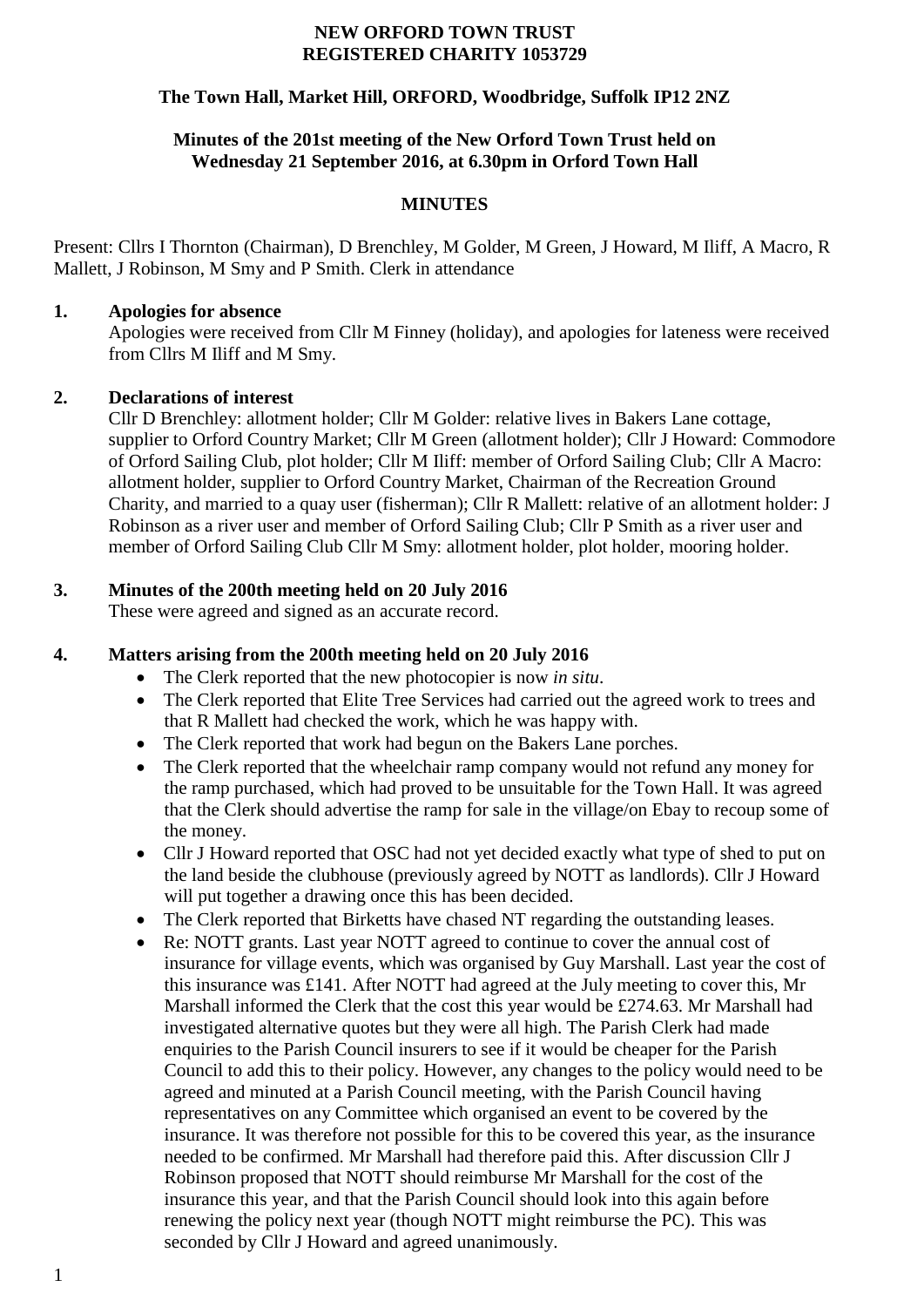# **5. Treasurer's report**

Cheques and balances from 1 July – 31 August 2016 These were accepted and signed by the Trustee.

Cllr M Smy arrived at 6.45pm.

## **6. Committee reports**

No Estates/Highways meeting this month

Quay Street Car Park: update on oil spill: the Clerk reported that Ker-Way had provided a second quote for the resurfacing work needed at the Quay Street car park following the oil spillage in June. The Clerk had forwarded this quote to the loss adjusters and they had given the go ahead for Ker-Way to carry out the work. The Clerk has spoken to Ker-Way who won't be able to carry out the work until after Christmas. The contract for the work will be between NOTT and Ker-Way, and the loss adjuster will arrange for the bill to be settled direct to Ker-Way by the insurer. The Trustee agreed that waiting until after Christmas for the work to be carried out would not be a problem, but asked the Clerk to ensure that Ker-Way did not sub-contract the work.

Minutes of Riverside meetings held on 25 July and 5 September 2016 (enclosed) Cllr J Robinson reported that Chantry would need some repairs over the winter so would be going to Felixstowe Ferry boat yard. Some repairs are being carried out free of charge, others will need to be paid for.

Bin are area: Cllr J Robinson reported that Glen Rose would be making a concrete base for the OSC shed, and had been asked to give NOTT a quote for putting a base in at the bin area, with fencing around it. A sketch plan was passed around and agreed. The Clerk will forward Mr Rose's quote to all trustees once it arrives.

Cllr M Iliff arrived at 6.52pm.

It was reported that the Stony Ditch working group was arranging a meeting for Friday 23 September 2016.

Re proposed MCZs: it was understood that Natural England had given a presentation at a recent AOEP meeting, about a proposed Marine Conservation Zone in the Alde and Ore Estuary, and the Trustee will keep an eye on this. The Clerk has been forwarded an email by one of the fishermen, but NOTT has not received this. The Clerk will forward this to all Councillors.

## **7. General Trust business**

- Draft Trustee's report for agreement: after one addition (add grant of £30,000 to Recreation Ground Charity under Review of Developments, Activities and Achievements) this was agreed by the Trustee. The Clerk commented that the format of the report might change slightly, but that there would be no material changes to the facts contained in it.
- Clerk's report on outstanding matters: already covered.

## **8. Correspondence**

- Email from S Tristem re borrowing from Town Hall: the Clerk had sent a letter of reply to Mrs Tristem, as agreed by the Trustee at the July meeting, Mrs Tristem had replied by email, and this had been circulated to all Councillors. The Trustee wished it to be minuted that the letter had been sent to Mrs Tristem by the Clerk at the Trustee's request. It was agreed that the email from Mrs Tristem did not require a response.
- Email from J Rugge-Price re QSCP traffic management: Mr Rugge-Price expressed concern over the speed and behaviour of traffic going from the Quay up towards the car park and up Quay Street. It was agreed that the Clerk should forward Mr Rugge-Price's email to Suffolk County Council, and ask them to come out on a busy Saturday to see for themselves the problems which arise during busy periods.

**ACTION Clerk to write to SCC as above**